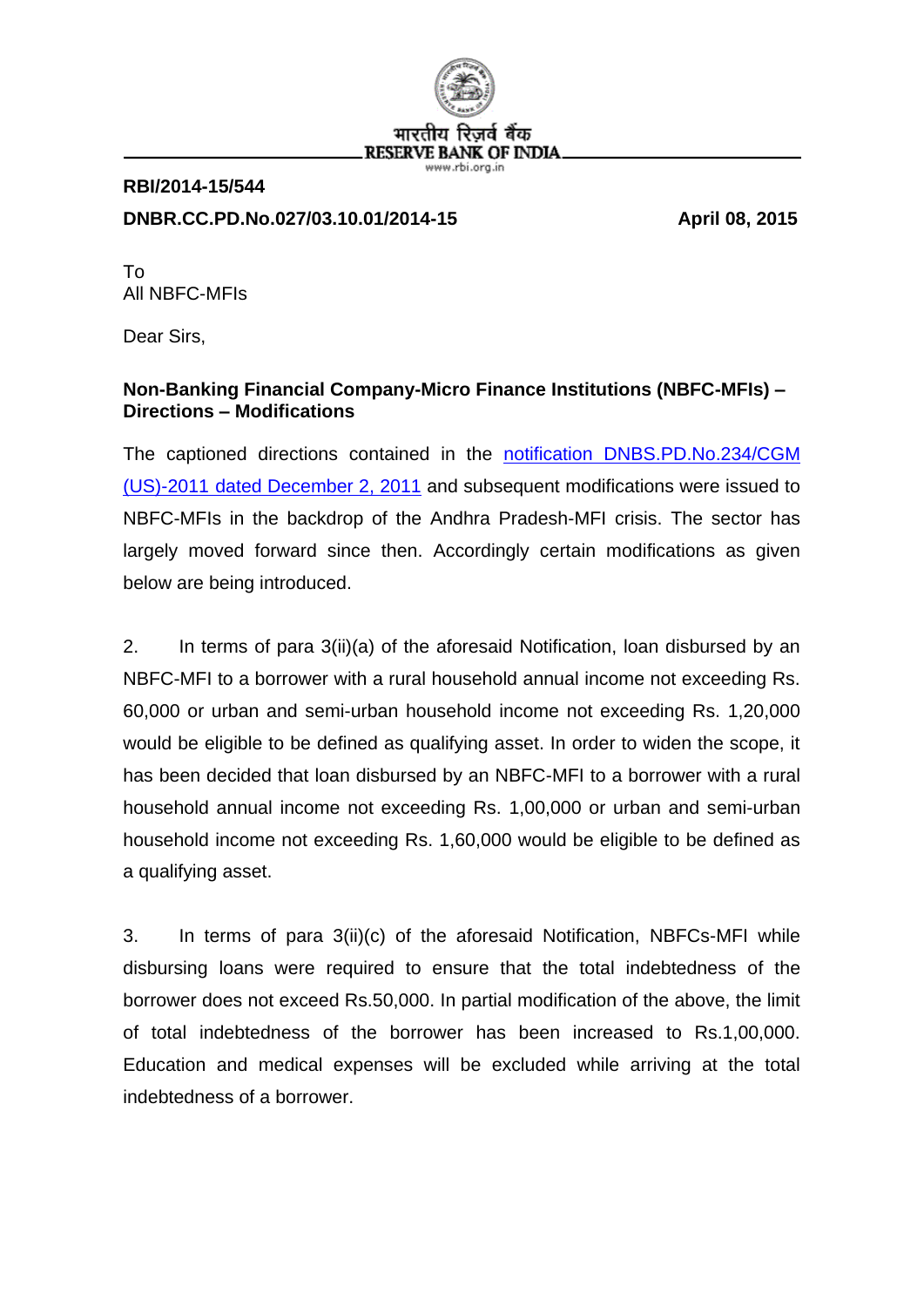4. In terms of para 3(ii)(b) of the aforesaid Notification, loan amount should not exceed Rs. 35,000 in the first cycle and Rs. 50,000 in subsequent cycles. In light of the revision to the limit on total indebtedness, it has been decided to revise the limit on disbursal of loans. Henceforth, the loan amount should not exceed Rs. 60,000 in the first cycle and Rs. 1,00,000 in subsequent cycles.

5. In terms of para 3(ii)(f) of the aforesaid Notification, aggregate amount of loans given for income generation should constitute at least 70 per cent of the total loans of the NBFC-MFI so that the remaining 30 per cent can be for other purposes such as housing repairs, education, medical and other emergencies. The limits so prescribed are henceforth revised to 50:50 i.e. loans given for income generation should constitute at least 50 per cent of the total loans of the NBFC-MFI and the remaining 50 per cent can be for other purposes as stated above.

6. Notwithstanding the above, all NBFC-MFIs are expected to be prudent and responsible in their lending activity besides educating their borrowers on the dangers of wasteful conspicuous consumption.

7. Notifications of date amending the Non-Banking Financial Company-Micro Finance Institutions' (NBFC-MFIs) - Directions, 2011, Systemically Important Non-Banking Financial (Non-Deposit Accepting or Holding) Companies Prudential Norms (Reserve Bank) Directions, 2015 and Non-Systemically Important Non-Banking Financial (Non-Deposit Accepting or Holding) Companies Prudential Norms (Reserve Bank) Directions, 2015 are enclosed.

Yours faithfully,

(C.D.Srinivasan) Chief General Manager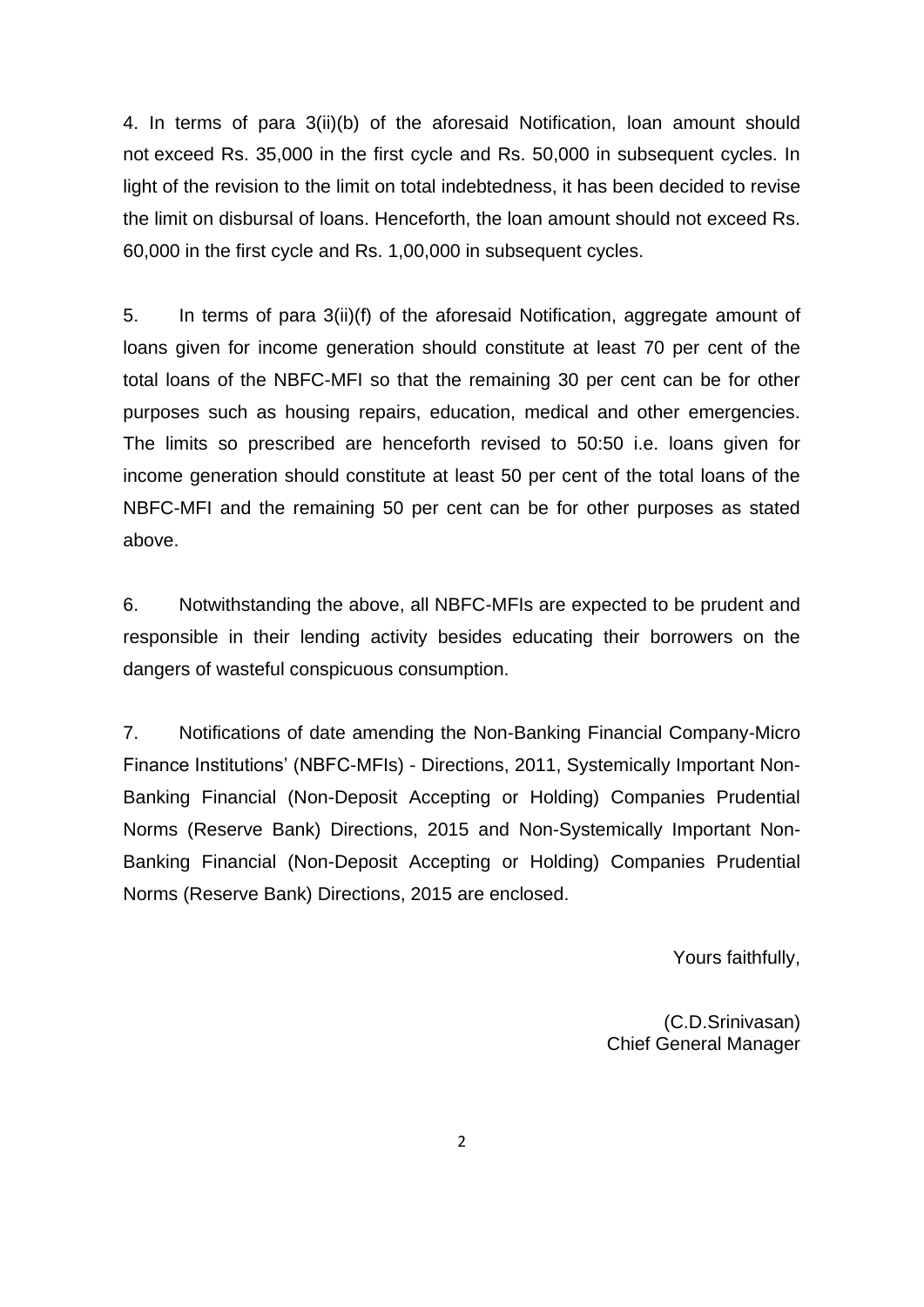#### **RESERVE BANK OF INDIA DEPARTMENT OF NON-BANKING REGULATION CENTRAL OFFICE, CENTRE I, WORLD TRADE CENTRE CUFFE PARADE, COLABA, MUMBAI 400 005**

#### **Notification No.DNBR.013/CGM(CDS)-2015 dated April 08, 2015**

The Reserve Bank of India, having considered it necessary in public interest and being satisfied that, for the purpose of enabling the Bank to regulate the credit system to the advantage of the country, it is necessary to amend the Non-Banking Financial Company – Micro Finance Institutions (Reserve Bank) Directions, 2011[\(Notification](http://rbi.org.in/scripts/NotificationUser.aspx?Id=6857&Mode=0#234)  [DNBS.PD.No.234/CGM\(US\)-2011 dated](http://rbi.org.in/scripts/NotificationUser.aspx?Id=6857&Mode=0#234) December 02, 2011) (hereinafter referred to as 'the said Directions'), in exercise of the powers conferred by Section 45-JA, 45-K, 45-L and 45-M of the Reserve Bank of India Act, 1934 (2 of 1934) and of all the powers enabling it in this behalf, hereby directs that the said Directions shall be amended with immediate effect as follows, namely –

## 1.**In paragraph 3, sub-paragraph (ii),**

**A. for clause (a), the following clause shall be substituted, namely,-**

" (a) *loan disbursed by an NBFC-MFI to a borrower with a rural household annual income not exceeding Rs. 1,00,000 or urban and semi-urban household income not exceeding Rs. 1,60,000"*

- **B. for clause (b), the following clause shall be substituted, namely, -** *"(b) loan amount does not exceed Rs. 60,000 in the first cycle and Rs. 1,00,000 in subsequent cycles"*
- *C.* **for clause (c), the following clause and proviso shall be substituted , namely,-**

"*(c) total indebtedness of the borrower does not exceed Rs.1,00,000*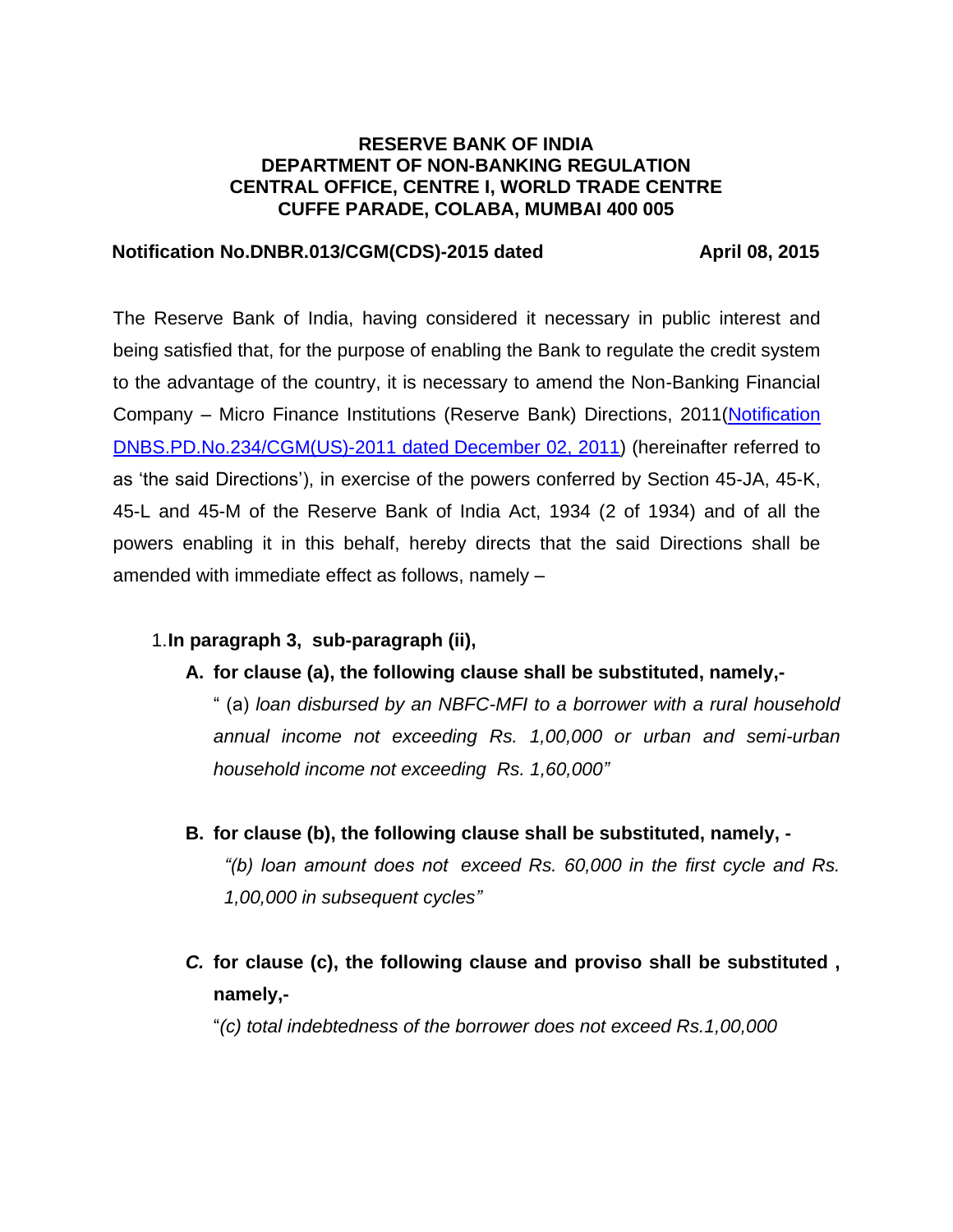*Provided that loan, if any availed towards meeting education and medical expenses shall be excluded while arriving at the total indebtedness of a borrower".*

**D. for clause (f), the following clause shall be substituted, namely, -**

"(f) *aggregate amount of loans, given for income generation, is not less than 50 per cent of the total loans given by the MFIs"*

> (C.D. Srinivasan) Chief General Manager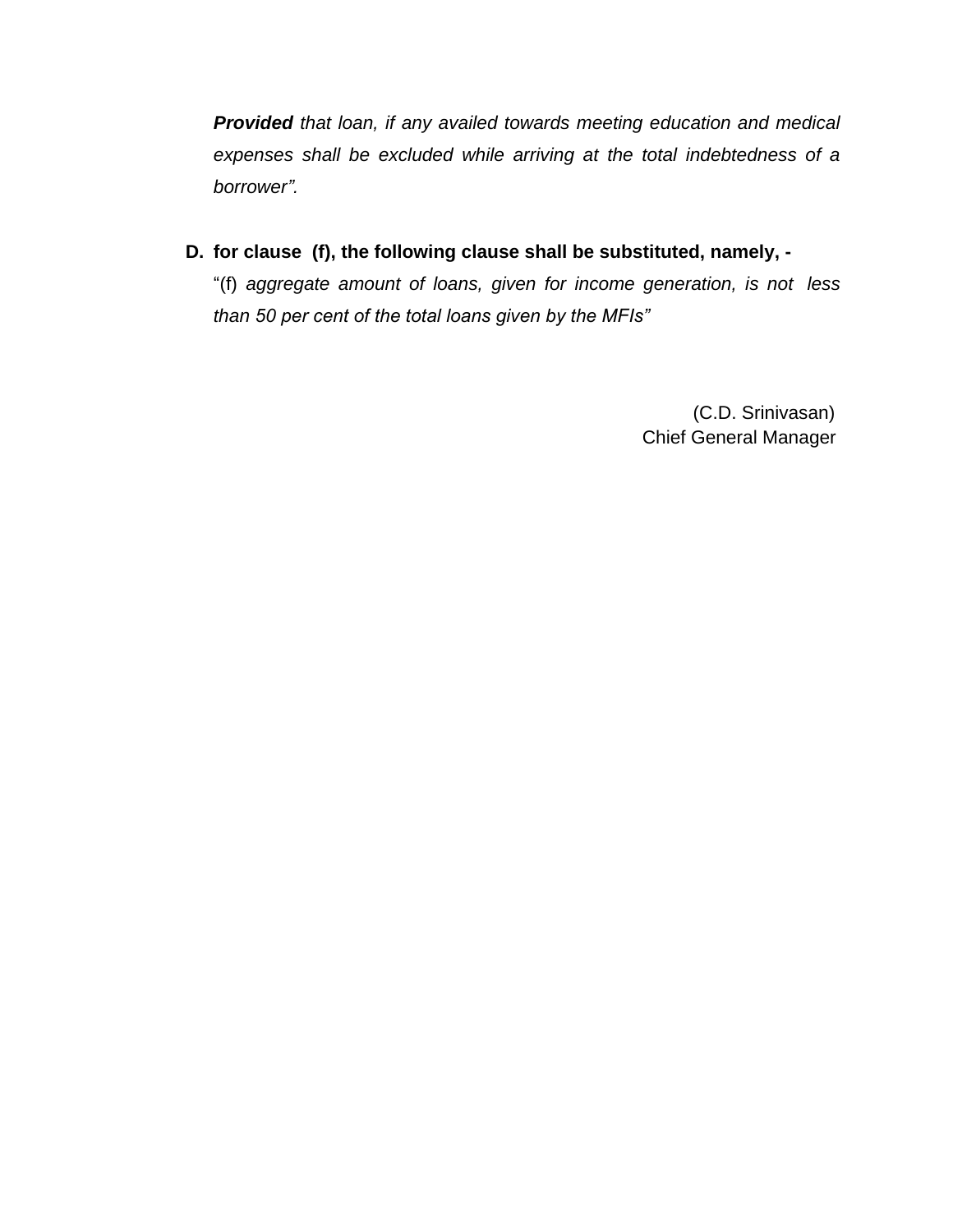### **RESERVE BANK OF INDIA DEPARTMENT OF NON-BANKING REGULATION CENTRAL OFFICE, CENTRE I, WORLD TRADE CENTRE CUFFE PARADE, COLABA, MUMBAI 400 005**

### **Notification No.DNBR.014/CGM(CDS)-2015 dated April 08, 2015**

The Reserve Bank of India, having considered it necessary in public interest and being satisfied that, for the purpose of enabling the Bank to regulate the credit system to the advantage of the country, it is necessary to amend the Non-Systemically Important Non-Banking Financial (Non-Deposit Accepting or Holding) Companies Prudential Norms (Reserve Bank) Directions, 2015 [\(Notification](http://rbidocs.rbi.org.in/rdocs/content/pdfs/PNNBFC200315.pdf)  [DNBS.PD.No.008/CGM\(CDS\)-2015](http://rbidocs.rbi.org.in/rdocs/content/pdfs/PNNBFC200315.pdf) dated March 27, 2015) (hereinafter referred to as 'the said Directions'), in exercise of the powers conferred by Section 45-JA of the Reserve Bank of India Act, 1934 (2 of 1934) and of all the powers enabling it in this behalf, hereby directs that the said Directions shall be amended with immediate effect as follows, namely –

**1. In paragraph 2, sub-paragraph (xiii), for the purpose of clause (ii), the explanation provided for the term "Qualifying assets" shall be substituted by the following –**

"Qualifying assets" shall mean a loan which satisfies the following criteria:-

- i. loan disbursed by an NBFC-MFI to a borrower with a rural household annual income not exceeding Rs. 1,00,000 or urban and semi-urban household income not exceeding Rs. 1,60,000;
- ii. loan amount does not exceed Rs. 60,000 in the first cycle and Rs. 1,00,000 in subsequent cycles;
- iii. total indebtedness of the borrower does not exceed Rs.1,00,000;

**Provided** that loan, if any availed towards meeting education and medical expenses shall be excluded while arriving at the total indebtedness of a borrower.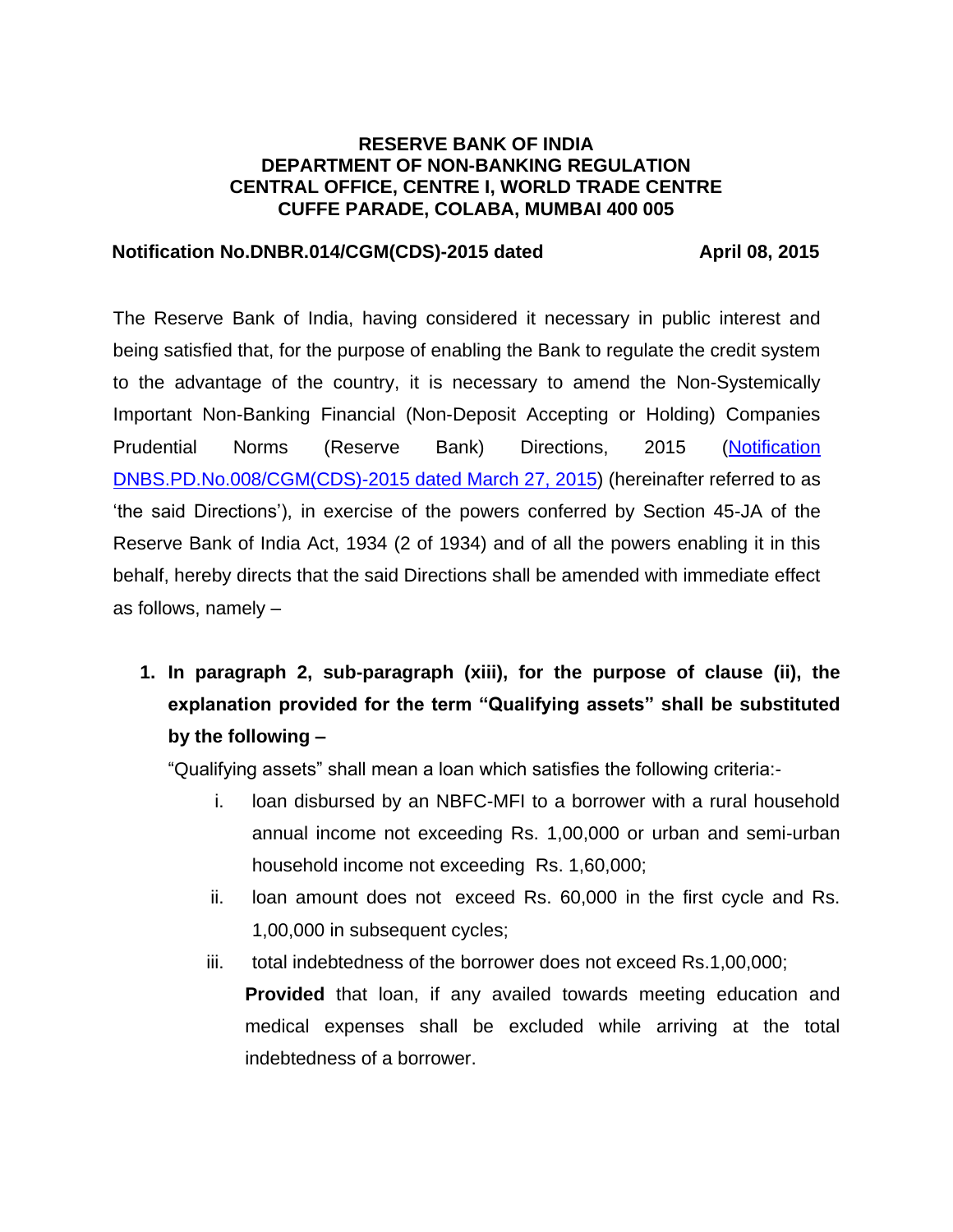- iv. tenure of the loan not to be less than 24 months for loan amount in excess of Rs.15,000 with prepayment without penalty;
- v. loan to be extended without collateral;
- vi. aggregate amount of loans, given for income generation, is not less than 50 per cent of the total loans given by the MFIs;
- vii. loan is repayable on weekly, fortnightly or monthly instalments at the choice of the borrower.

 (C.D. Srinivasan) Chief General Manager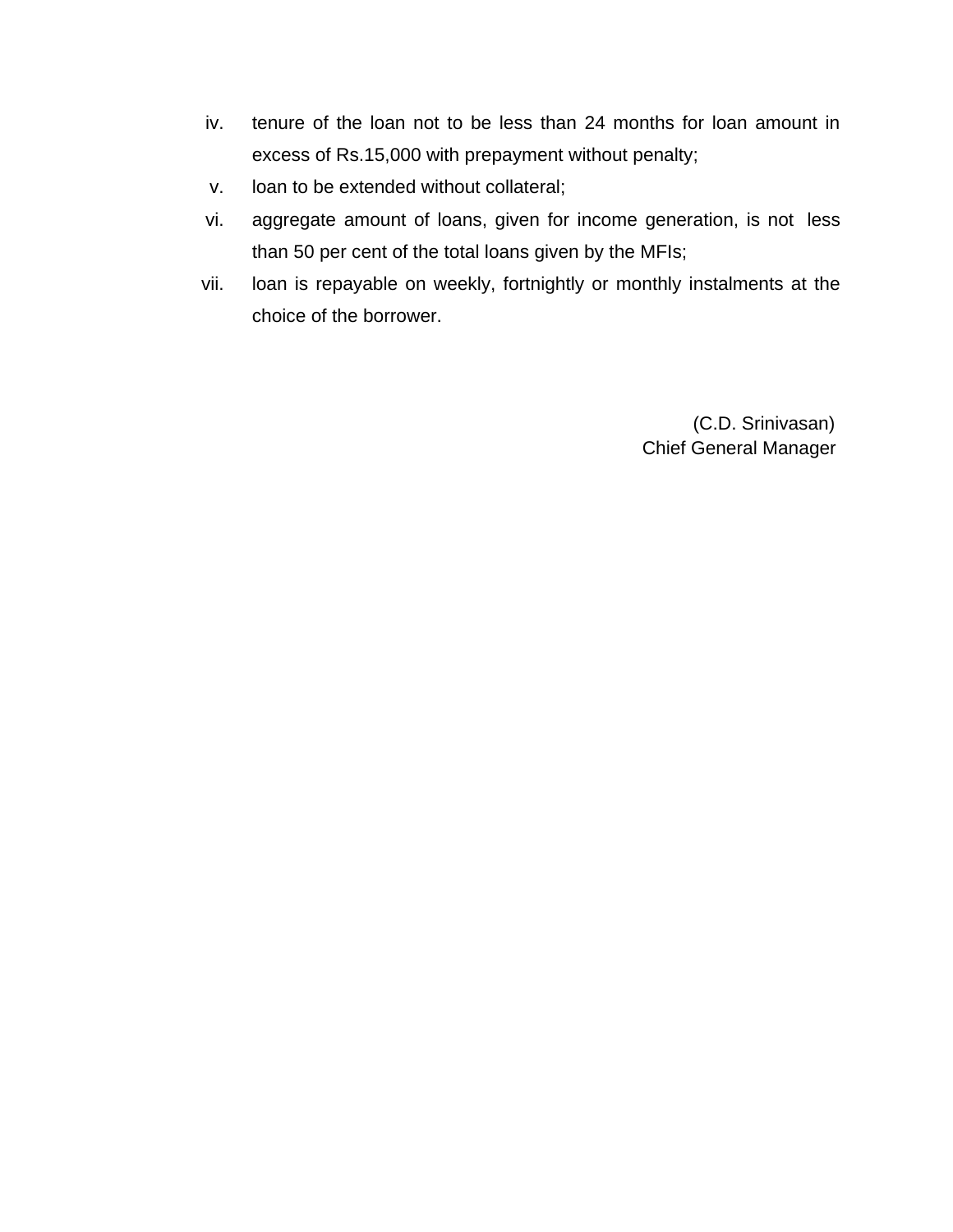### **RESERVE BANK OF INDIA DEPARTMENT OF NON-BANKING REGULATION CENTRAL OFFICE, CENTRE I, WORLD TRADE CENTRE CUFFE PARADE, COLABA, MUMBAI 400 005**

#### **Notification No.DNBR.015/CGM(CDS)-2015 dated April 08, 2015**

The Reserve Bank of India, having considered it necessary in public interest and being satisfied that, for the purpose of enabling the Bank to regulate the credit system to the advantage of the country, it is necessary to amend the Systemically Important Non-Banking Financial (Non-Deposit Accepting or Holding) Companies Prudential Norms (Reserve Bank) Directions, 2015 [\(Notification DNBS.PD.No.009/CGM\(CDS\)-](http://rbidocs.rbi.org.in/rdocs/content/pdfs/3PNNSI270315.pdf) 2015 dated [March 27, 2015\)](http://rbidocs.rbi.org.in/rdocs/content/pdfs/3PNNSI270315.pdf) (hereinafter referred to as 'the said Directions'), in exercise of the powers conferred by Section 45-JA of the Reserve Bank of India Act, 1934 (2 of 1934) and of all the powers enabling it in this behalf, hereby directs that the said Directions shall be amended with immediate effect as follows, namely –

**1. In paragraph 2, sub-paragraph (xii), for the purpose of clause (b), the explanation provided for the term "Qualifying assets" shall be substituted by the following –**

"Qualifying assets" shall mean a loan which satisfies the following criteria:-

- i. loan disbursed by an NBFC-MFI to a borrower with a rural household annual income not exceeding Rs. 1,00,000 or urban and semi-urban household income not exceeding Rs. 1,60,000;
- ii. loan amount does not exceed Rs. 60,000 in the first cycle and Rs. 1,00,000 in subsequent cycles;
- iii. total indebtedness of the borrower does not exceed Rs.1,00,000; **Provided** that loan, if any availed towards meeting education and medical expenses shall be excluded while arriving at the total indebtedness of a borrower.
- iv. tenure of the loan not to be less than 24 months for loan amount in excess of Rs.15,000 with prepayment without penalty;